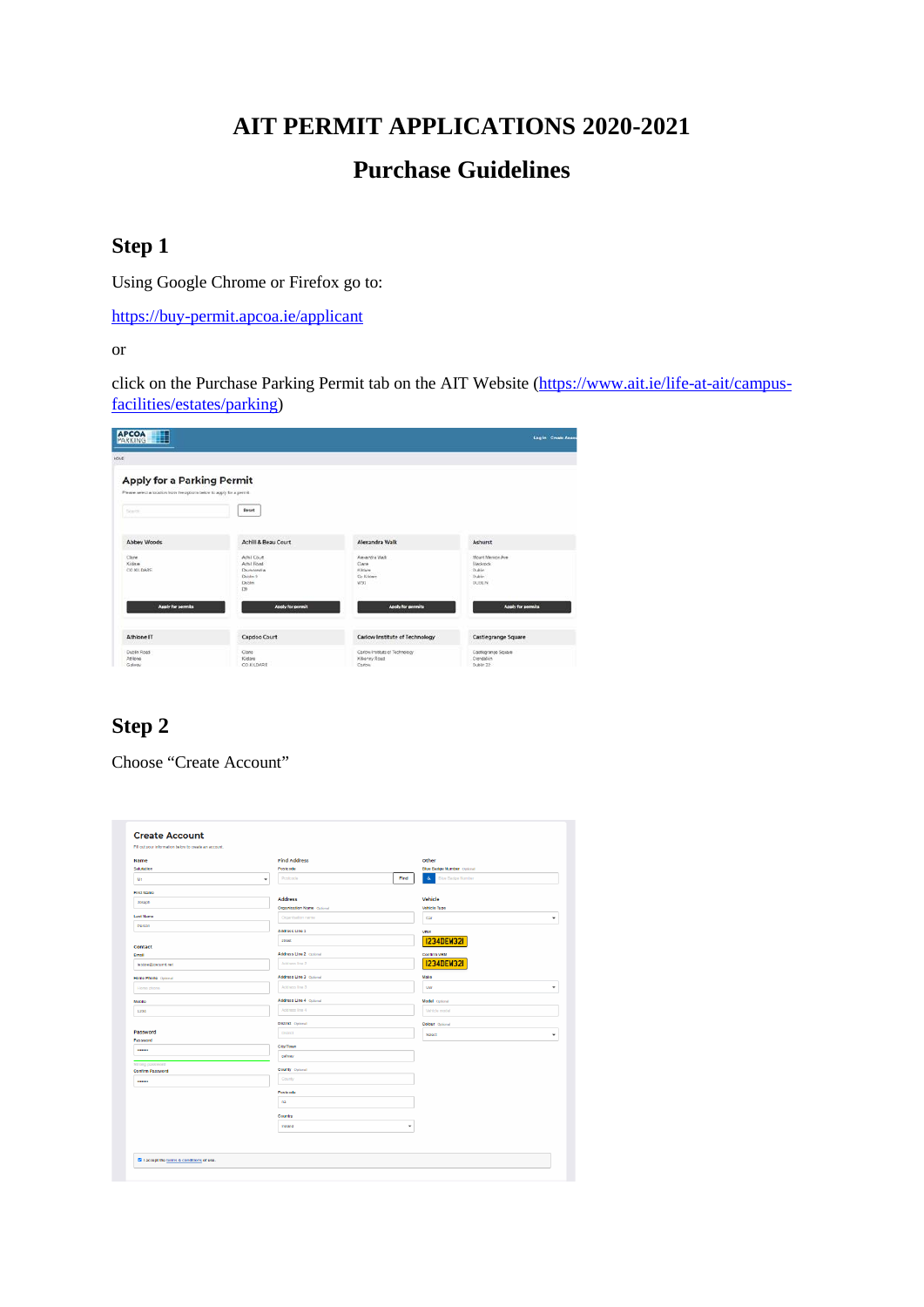### **Step 3**

Enter your details including car registration.

Please note that no personal details apart from Name, Address and Email Address are required for use of this system. Name will allow AIT Parking Admin to approve or reject permits. Email Address in required for your login to manage vehicle registration protection. Any mandatory fields on this form may be completed with "na" if preferred.

#### **Step 4**

Complete registration.

On successful registration you will be directed to the Home page.

#### **Step 5**

Buy permit.

Enter "ath" in search box and choose "View Permits" for Athlone IT.

| <b>APCOA</b><br>PARKING<br>E                  |                |     |                                                                           |
|-----------------------------------------------|----------------|-----|---------------------------------------------------------------------------|
| ATHLONE IT<br>HOME-                           |                |     |                                                                           |
| <b>Athlone IT</b>                             |                |     | <b>MAGE</b><br>Satellite<br>Map<br>西                                      |
| Please choose a permit from the option below. |                |     | $\mathcal{L}$<br>$\frac{Im}{Im}$<br>$\lambda_{\text{PPT},k_{\text{F}}}$ . |
| <b>Available Permits</b>                      |                |     | [RA6]                                                                     |
| AIT Staff                                     | <b>DIGITAL</b> | €20 |                                                                           |
| AIT Student                                   | DIGITAL        | €20 |                                                                           |
|                                               |                |     | Google<br>Map data                                                        |
| Buy a Parking Permit                          |                |     | Location                                                                  |
| <b>Period</b>                                 |                |     | Dublin Road, Athlone,                                                     |
| <b>Select Parking Period</b>                  |                |     | Expand map                                                                |
| Select                                        | ٠              |     |                                                                           |
| Reminder                                      |                |     |                                                                           |
| Set the method of reminder message Optional   |                |     |                                                                           |
| $\square$ SMS $\square$ Email                 |                |     |                                                                           |
| SMS reminders incur a €0.10 fee, per message. |                |     |                                                                           |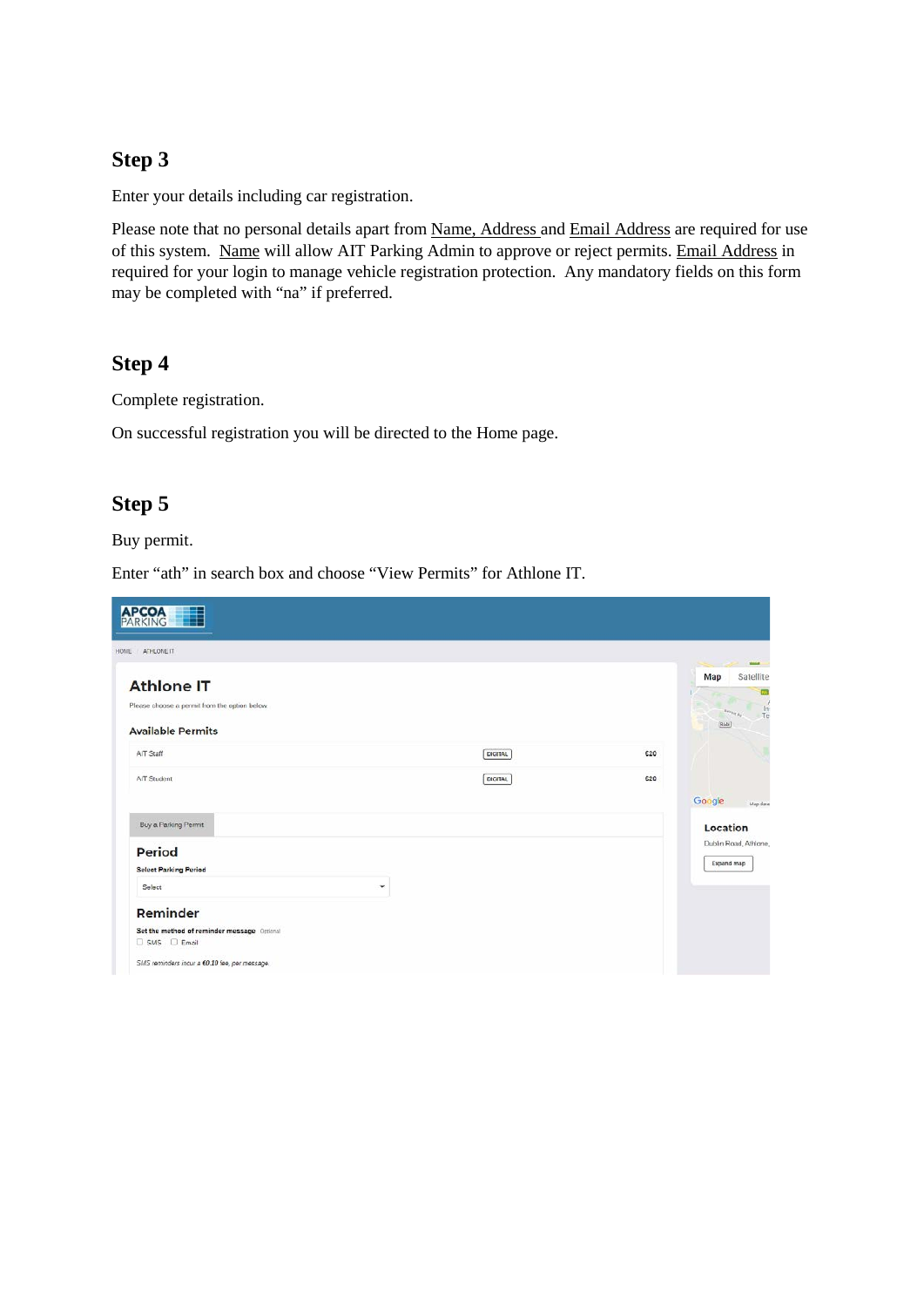Select "Parking Period" accept "Terms and Conditions" and "Proceed".

| Buy a Parking Permit                                                             |                                    | Location                                       |
|----------------------------------------------------------------------------------|------------------------------------|------------------------------------------------|
| Period<br><b>Select Parking Period</b><br>AIT Staff (AIT Staff Permit 2020-2021) | ۰                                  | Dublin Road, Athlone, Galway, NA<br>Expand map |
| <b>Select From Date</b>                                                          | Valid To<br>31/08/2021 at 23:59:59 |                                                |
| <b>Select Hour</b>                                                               |                                    |                                                |
| Reminder                                                                         |                                    |                                                |
| Set the method of reminder message Optional<br>$\Box$ SMS $\Box$ Email           |                                    |                                                |
| SMS reminders incur a €0.10 fee, per message.                                    |                                    |                                                |
| Booking Fee:                                                                     | €0.00                              |                                                |
| Total Price:                                                                     | €20.00                             |                                                |
| I have read and accept the Terms & Conditions.                                   |                                    |                                                |
| Proceed                                                                          |                                    |                                                |

Choose Registration to protect on the permit and click "Apply".

|             | <b>APCOA</b><br>PARKING<br>E |                                                                                                                                                                                                                                  |                                                                                                                                                    |                |       | $\circ$ |
|-------------|------------------------------|----------------------------------------------------------------------------------------------------------------------------------------------------------------------------------------------------------------------------------|----------------------------------------------------------------------------------------------------------------------------------------------------|----------------|-------|---------|
| <b>HOME</b> | ORDER SUMMARY                |                                                                                                                                                                                                                                  |                                                                                                                                                    |                |       |         |
|             | <b>Important Information</b> | - Please note that permits purchased through this system are digital and therefore no physical permit will be issued.<br>- Please note that the permit is valid for the designated vehicle in the car park(s) you have selected. | - Only the nominated vehicle will be authorised to park during the period that you have opted and paid for. A confirmation email will be provided. |                |       |         |
|             | <b>Summary</b>               |                                                                                                                                                                                                                                  |                                                                                                                                                    |                |       |         |
|             | Product                      | Details                                                                                                                                                                                                                          | Location                                                                                                                                           | Vehicle        |       | Price   |
|             | Digital Permit               | Valid from: 17/08/2020<br>Expires:<br>31/08/2021 at 23:59:59                                                                                                                                                                     | Athlone IT (Athlone)                                                                                                                               | 222D321 (Opel) | ٠     | €20.00  |
|             |                              |                                                                                                                                                                                                                                  |                                                                                                                                                    |                | Total | €20.00  |
|             |                              |                                                                                                                                                                                                                                  | After clicking 'Apply' you will be transferred to the secure payment gateway. Please ensure that you have a valid credit or debit card.            |                |       |         |
|             | Cancel<br><b>Apply</b>       |                                                                                                                                                                                                                                  |                                                                                                                                                    |                |       |         |

#### **For Staff and Student permits:**

- On Order Confirmation screen select "Pay Now".
- Enter payment details on Ecom6 Secure Payment Gateway.
- Once payment is received the permit is active.